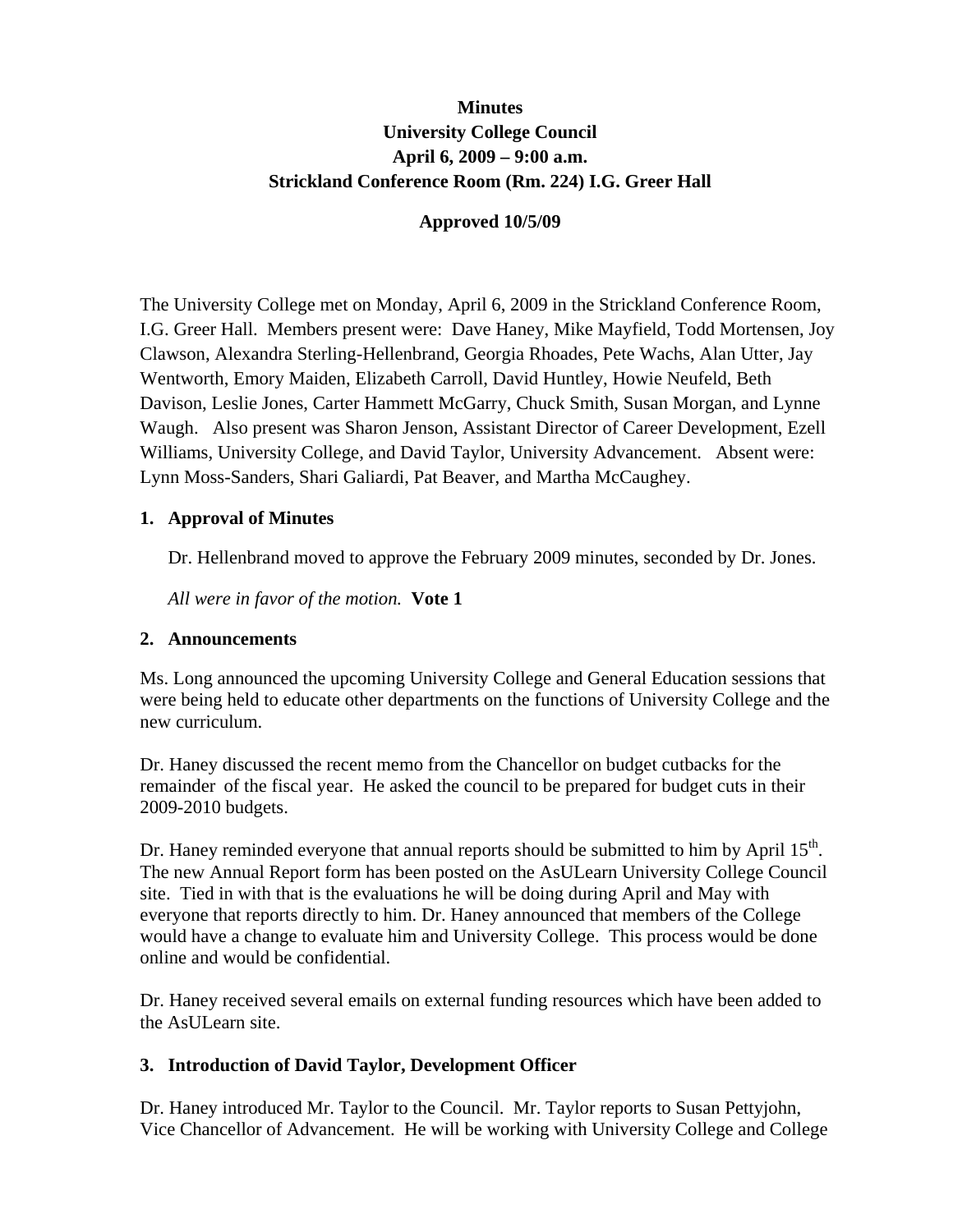of Arts and Sciences.

Mr. Taylor explained he was very eager to work with all the different programs and departments. He will begin setting up meetings with departments to discuss External Funding needs. He will also be meeting with alumni and others, and will assess what their needs are and how they could possibly tie into University College.

### **4. "C" Transfer Policy**

Dr. Haney explained the proposed new policy on minimum grade for transfer credits in the Enrollment Services section of the Undergraduate Bulletin. This policy has been endorsed by the Enrollment Council, including advising and registrar's office. If approved, the policy would become effective fall 2010.

Dr. Utter made a motion to approve the "C" Transfer policy. Dr. Beaver seconded the motion. The Council discussed the pros and cons of the policy and how it would affect students. Mr. Smith pointed out that this would improve standards for those students who go from university to university and are able to clear away their GPA and start over, but receive course credit nonetheless.

Dr. Haney stated the policy would go to AP&P at the end of the month for a vote.

## *With no further discussion, the Council voted unanimously to approve the motion. – Vote 2*

### **5. Curriculum Proposals from Global Studies Program**

Dr. Hellenbrand reported that the Global Studies Program submitted three curriculum proposals which have been approved by the University College Curriculum Committee. Global Studies proposal 08-03 is a change in course description for GLS 4510, proposal 08- 04 adds three hours to the major and proposal GLS 08-05 added a departmental Honors program to its offerings.

### *With no discussion, the Council voted unanimously to approve GLS 08-03, GLS 08-04, and GLS 08-05*. - **Vote 3**

Dr. Hellenbrand explained that she brought the new Language Contract for Global Studies before the council for information purposes only; it doesn't require a formal vote. The new contract between Global Studies and Foreign Languages allows students to adjust the language requirement for GLS majors when the student wishes to study in areas whose languages are not taught at Appalachian.

### **6**. **UC Program Highlights**

Dr. Beaver commented on the Darwin Lecture Series and how great it was for Appalachian. Ms. Williams said she was present during the talk by the president of SEWSA and what a success the entire SEWSA conference was. She thanked Dr. McCaughey for her hard work and organization of the SEWSA conference. Dr. Neufeld stated the Darwin Lecture Series came to a close last week and that attendance for all the speakers had been good.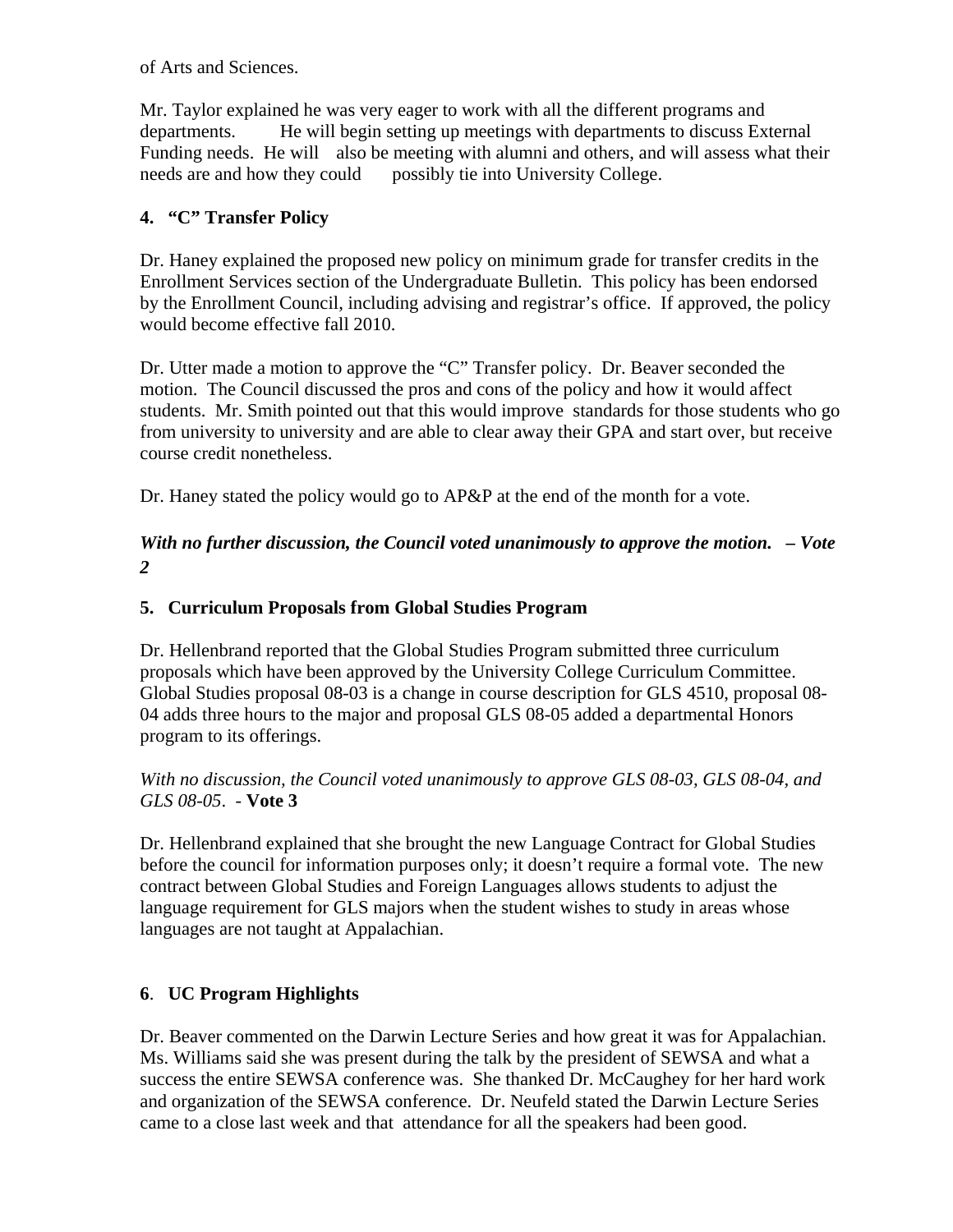### **7. Family Day Update**

 Dr. Haney informed the Council of the upcoming Family Weekend scheduled for September 25-27<sup>th</sup>. In the past, Family Day was in conjunction with Spring Open House. Ms. Williams explained a new part of Family Weekend will be the Academic Expo. A formal call for proposals would be going out soon along with other information on music groups, poster sessions, visuals, mini classes, etc. Families will be leaning more towards the freshman prospective. Honors will be hosting their annual picnic on that Sunday. With a home football game, parking will be an issue for all events, but Ms. Williams advised that free shuttles will be available.

### **8. Assessment Update**

Dr. Haney reported a new assessment committee would be developed to work on General Education assessment and since this would be at a University level, it would be separate from the University College Assessment committees work.

### **9. UC Governance Update**

Dr. Haney submitted names from the University College faculty to Faculty Senate for a seat on the AP&P committee. Dr. Jones and Dr. Hellenbrand were nominated for AP&P. University College would have a seat on the Faculty Senate, and the Senate recommended that a college-wide Equal Opportunity Associate be elected to monitor the election of a senator. Dr. Wentworth agreed to have his name on the ballot for the EOA. University College has also received approval from the provost to elect a University College DPC. Dr. Haney reported the Council of Chairs had voted against allowing individual program representation from University College on the CoC.

### **10. May Commencement**

Ms. Williams reported the May commencement would be held on Sunday, May 10 at 9:00 a.m. in the Holmes Convocation Center. University College will need six students and one faculty member to carry in the University College flag. A commencement celebration is scheduled for April  $30<sup>th</sup>$  for graduates and for those UC students who have won an award. Ms. Williams has received feedback from faculty and students on the December commencement. They would like to see all University College programs/departments represented and more faculty members there to support their students. Dr. Haney stated since University College would be sharing graduation with Arts and Sciences, it was imperative that University College faculty be present at graduation.

### **11. University College Communications – Logo**

The Council was given four different University College logo samples to choose from. All agreed on the same logo except for Mr. Smith.

### **12. Other Announcements**

Dr. Beaver announced on April  $30<sup>th</sup>$  Appalachian Studies would be sponsoring a concert in IG Greer to celebrate the completion of the NEH challenge grant. The concert will begin at 8 p.m. and tickets are \$10 with the proceeds going back into the grant.